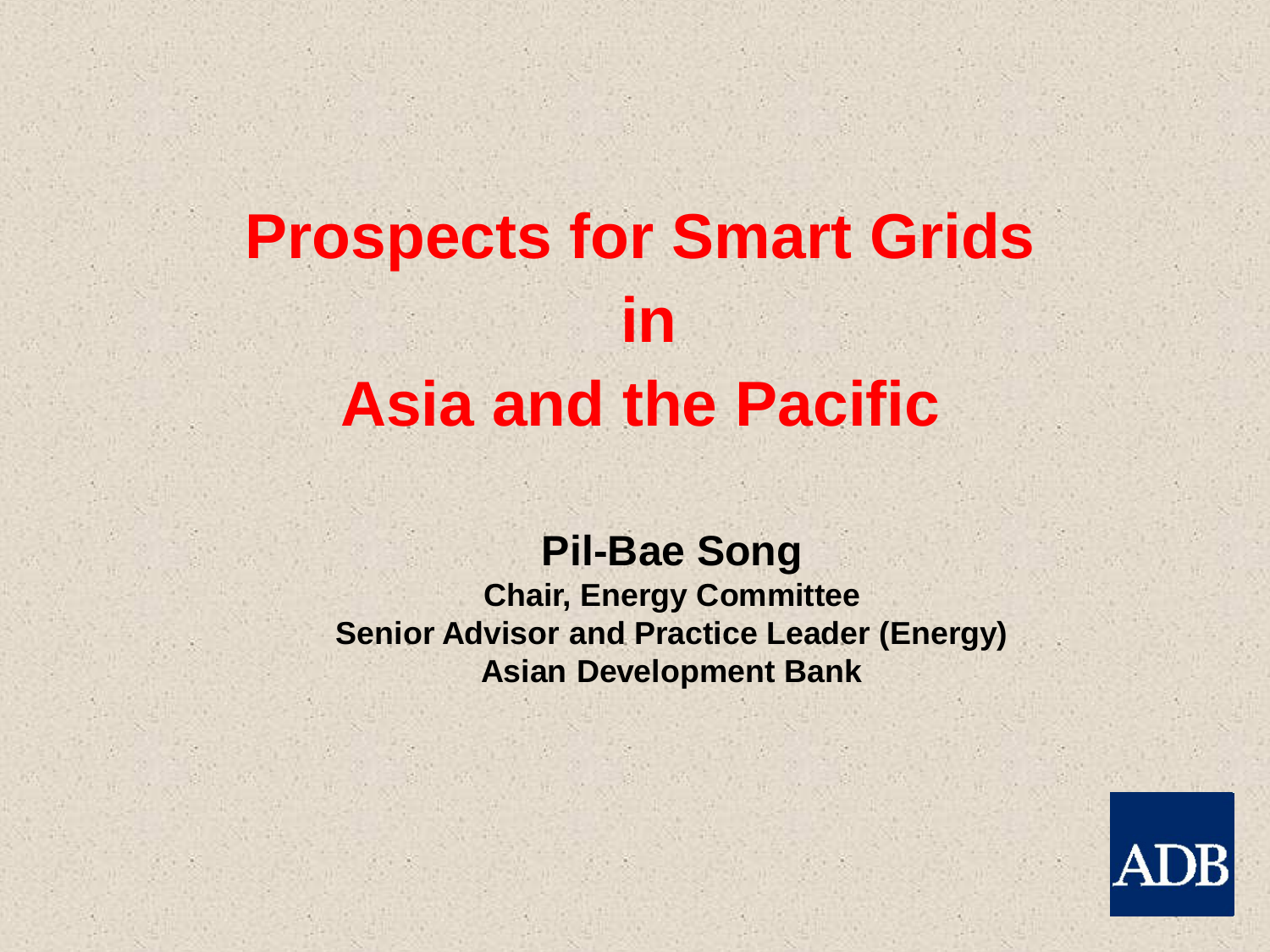# **Asian Development Bank**

A regional multilateral development bank…

- Established in 1966 based in Manila, Philippines
- A partnership of 67 countries
- 28 offices worldwide
- A shared vision of an Asia and Pacific region free of poverty
- Main instruments: loans, grants, technical assistance, equity investments, and guarantees
- Has an annual lending of around \$14 billion, 30% or around \$4 billion of which is attributed to energy sector investments.

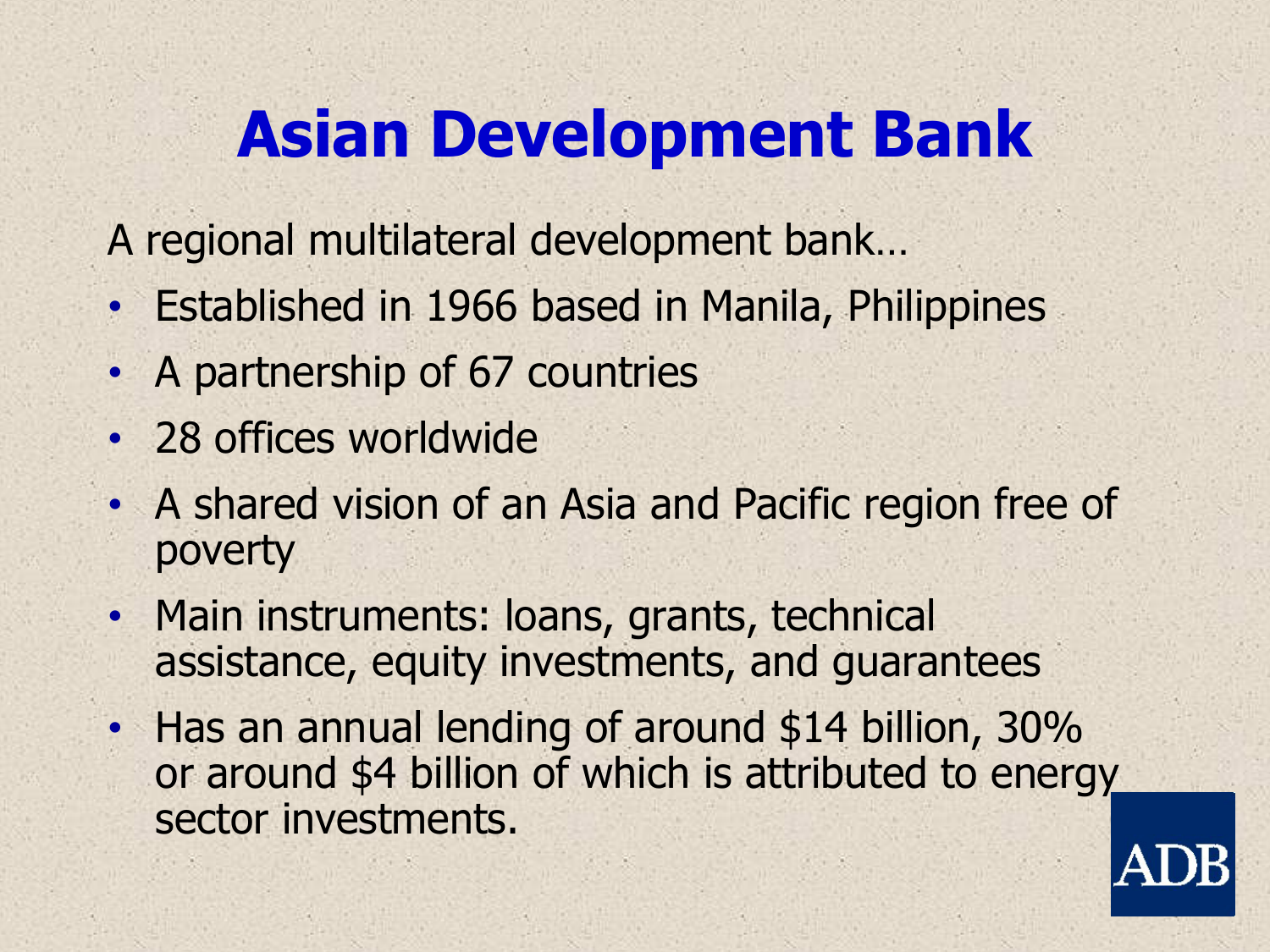#### Asia's share of global GDP, 1700-2050



Source: Maddison (1700–1950) (2007); Centennial Group International estimates (1951–2050) (2011). Data for 1750–1790 are PPP and data for 1991–2050 are in market prices.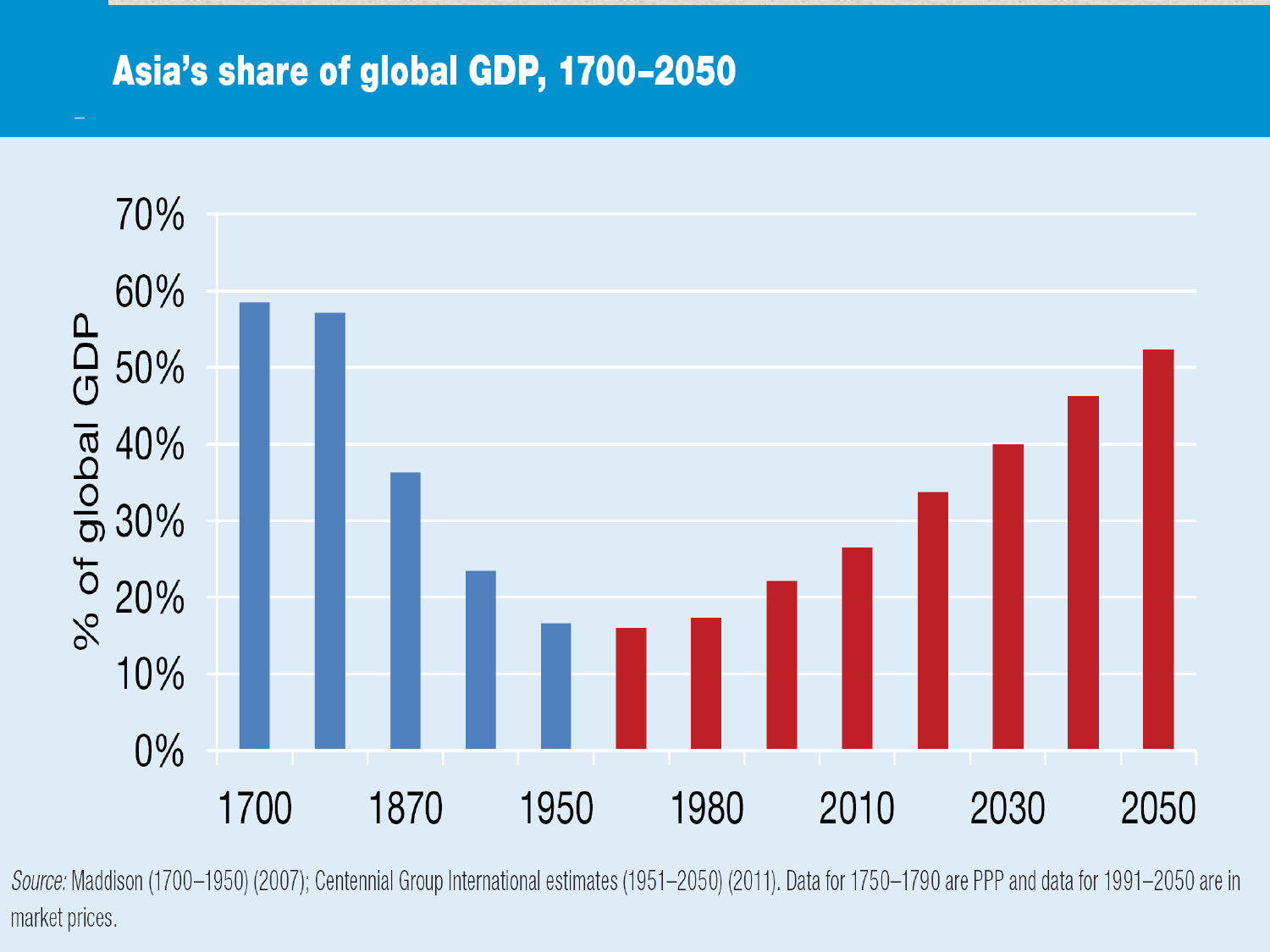# **Outlook: energy demand**

- Annual energy demand growth in developing member countries until 2030: **2.4% vs 1.5% world average**
- Energy demand increase between 2005 and 2030: 92%



Asia and the Pacific will lead the world's energy demand growth,



Source: ADB Energy Outlook for Asia and the Pacific, 2009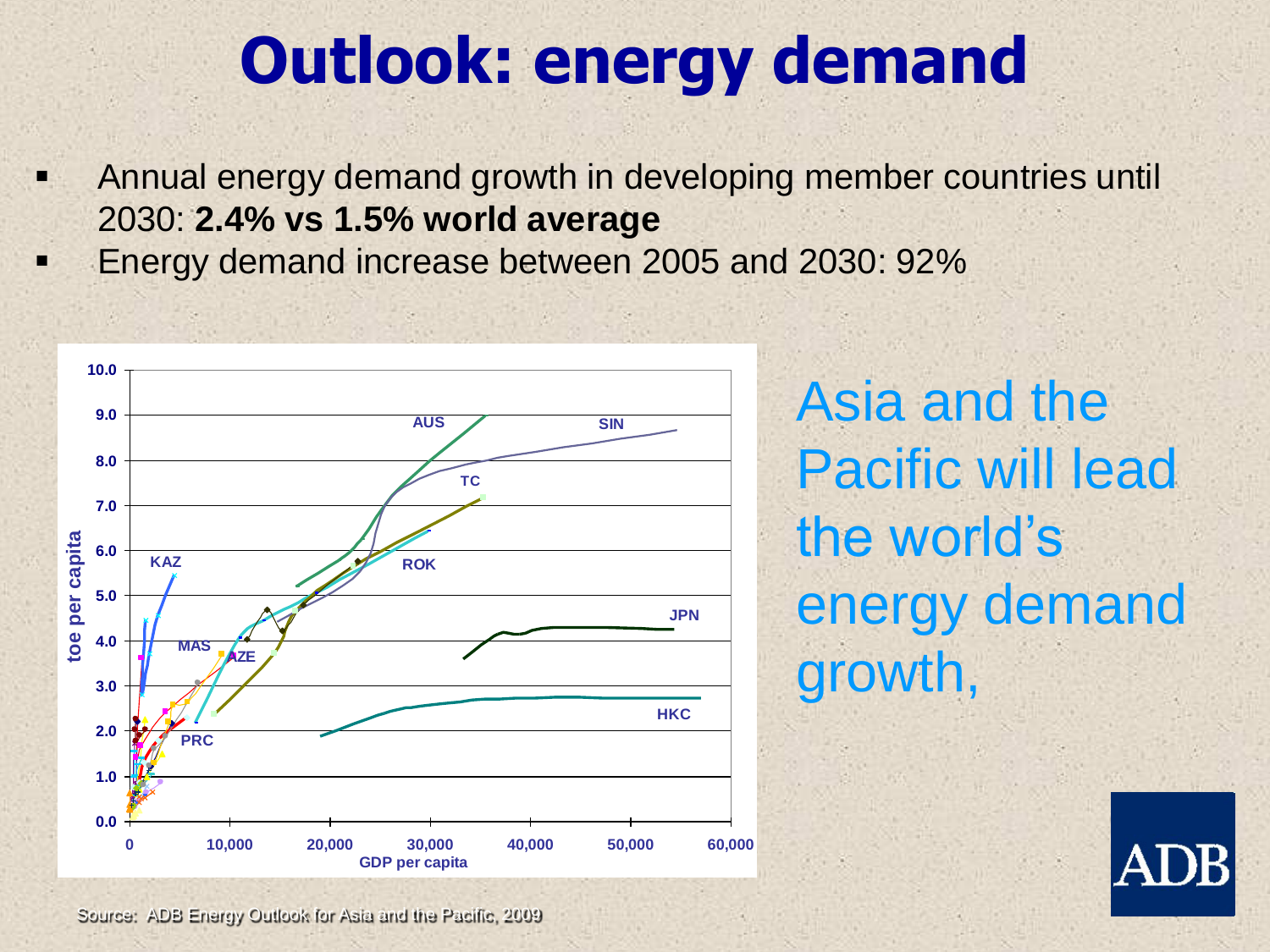## **Developing Asia's Share in Global Energy Related CO<sup>2</sup> Emissions**



Source: ADB, data from IEA World Energy Outlook 2009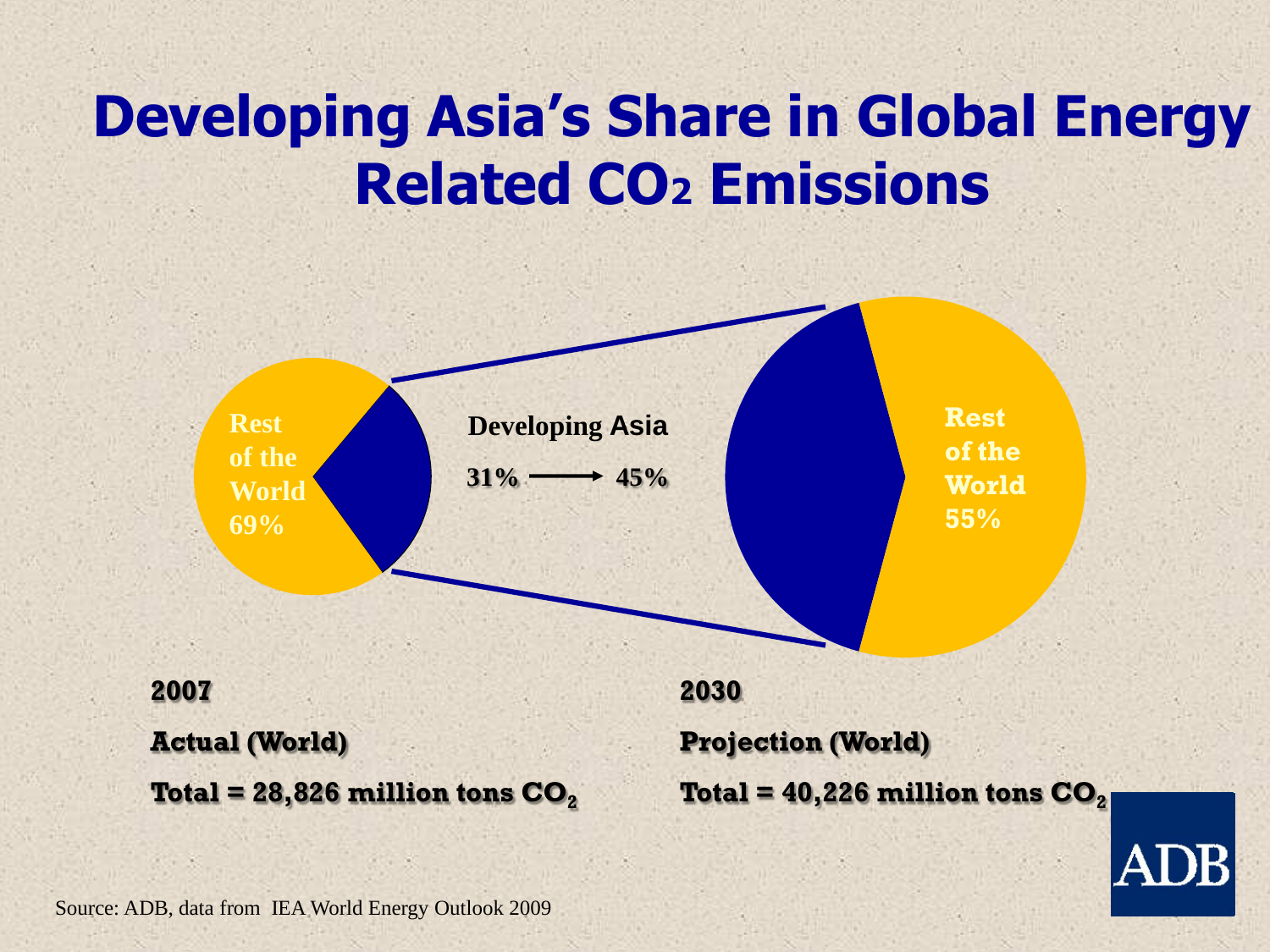# **Energy poverty persists in Asia and the Pacific**

- Access to energy is a critical development issue that has gained much more traction due to its role in achieving the Millennium Development Goals.
- ▶ Despite international efforts and the growing wealth of Asian economies, energy poverty still plagues the region.

#### **1.9 billion**

**people in Asia and the Pacific depend on burning traditional biomass for energy\*\*\***

> **\*\*\*\*IEA.2011.World Energy Outlook 2011.**

#### **4.1 billion total population of Asia and the Pacific\***

**\*UNESCAP.2010.Statistical Yearbook for Asia and the Pacific 2009.**

#### **670 million**

**people in developing Asia have no access to basic electricity services\*\***

> **\*\*IEA.2011.World Energy Outlook 2011.**

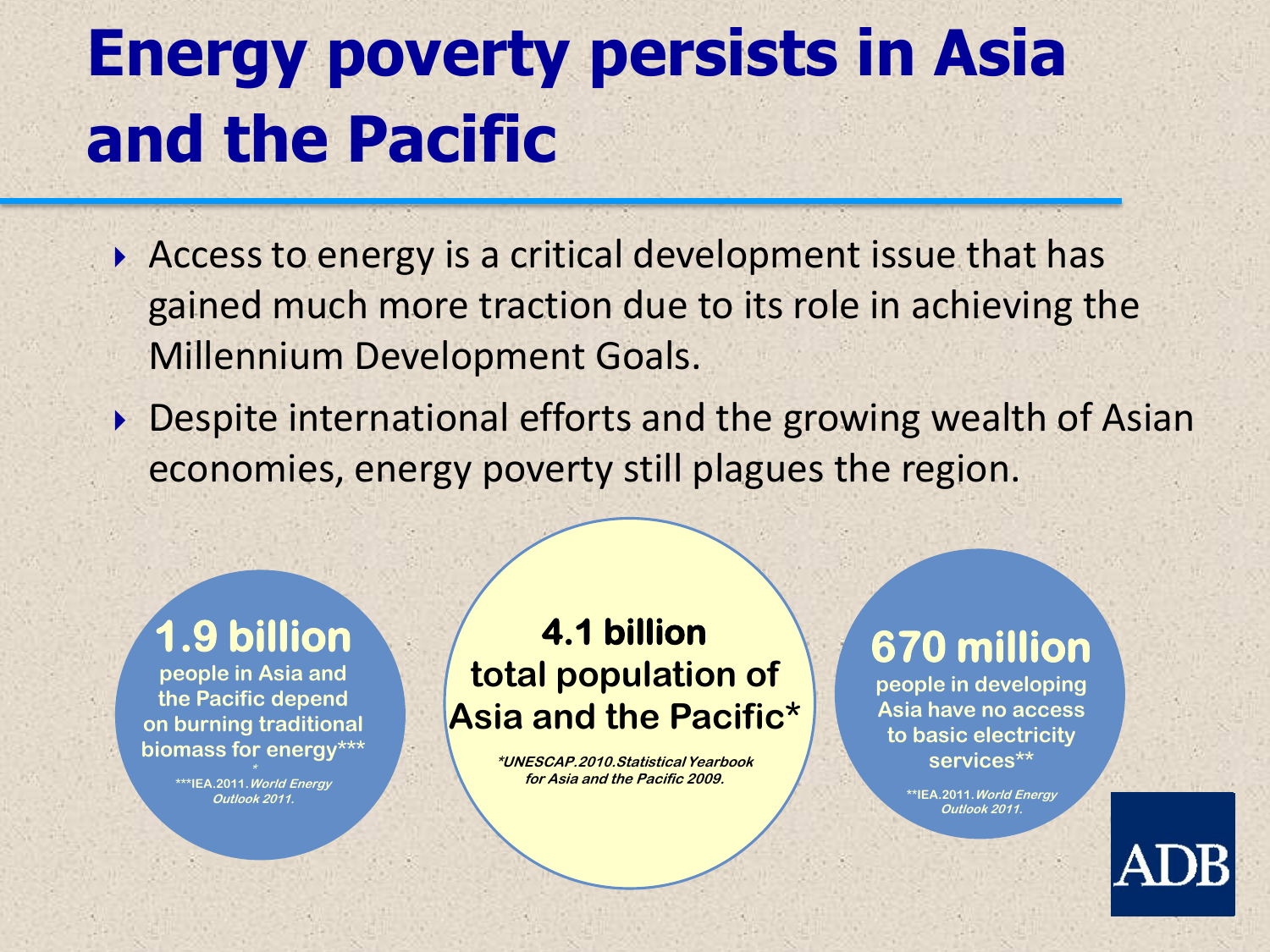# **ADB's Energy Sector Operations**

- ADB's Energy Sector operations is guided by the 2009 Energy Policy that has the following pillars for implementation:
	- Promotion of energy efficiency and renewable energy
	- Maximizing access to energy for all
	- Energy sector governance, reforms and capacity building

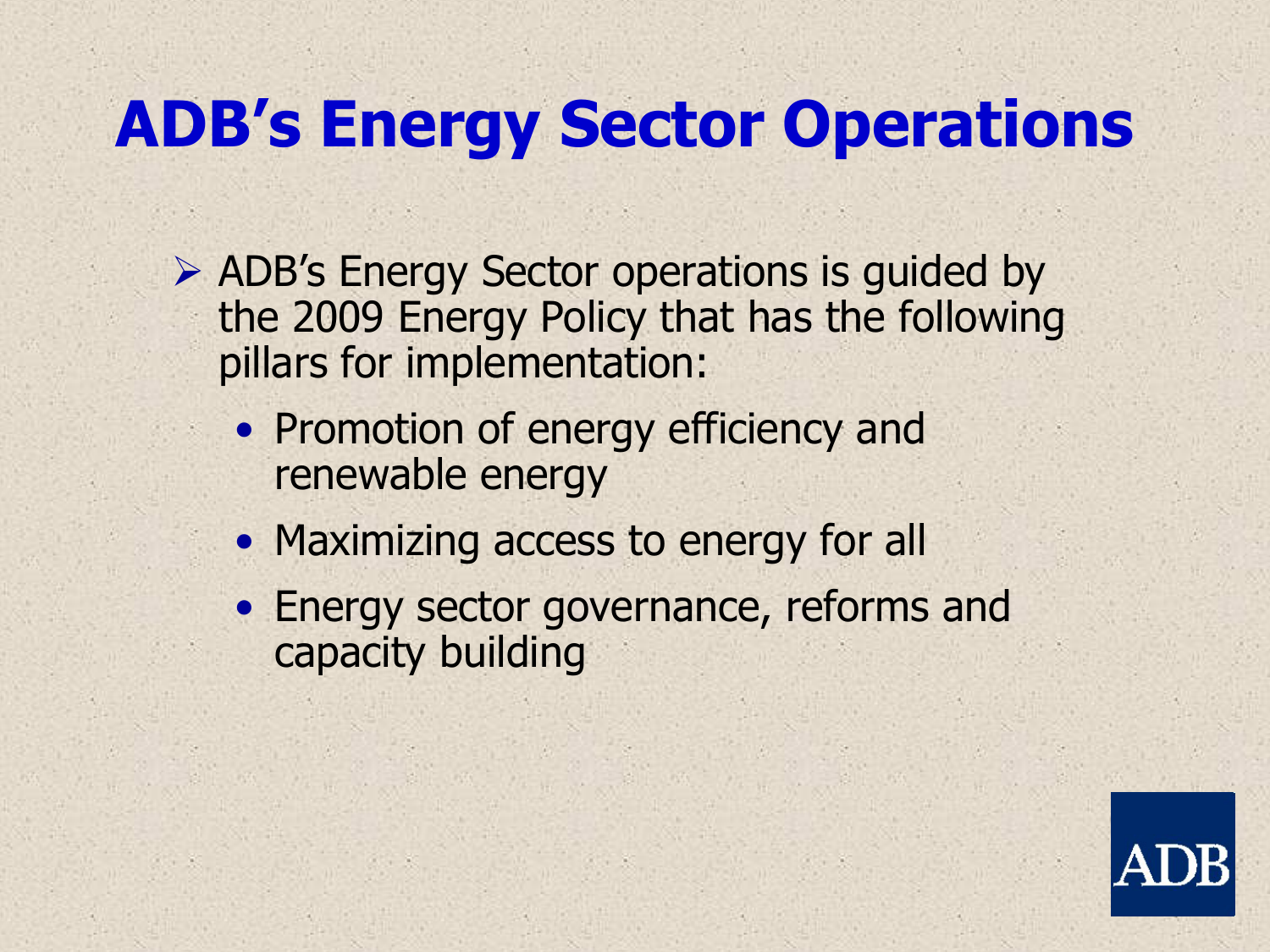## **Key issues of Asia Power Supply Systems**

Supply shortage **>Low electrification ratio** Aging energy infrastructure >High technical and commercial losses Unstable voltage and frequency **>Fast development of renewable energy** Poor operational and financial performance of power utilities

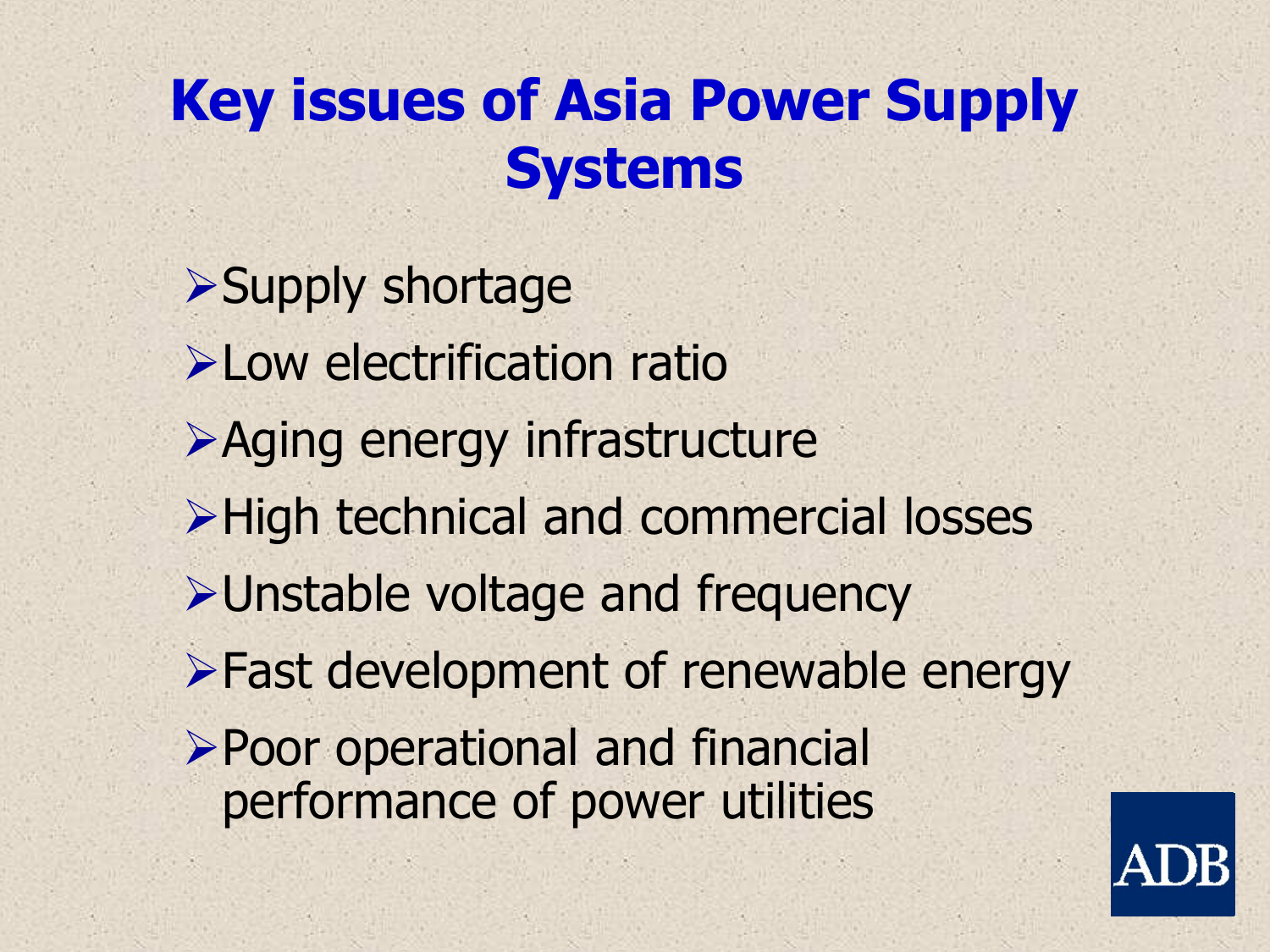## **Smart Grids Opportunities in Asia and the Pacific**

### **Context**

- Countries in Asia and the Pacific are diverse and in various levels of economic development.
- Needs to improve efficiency in energy production, delivery, and use – peak load management, outage management, power quality management, energy storage, synchro-phasor technology, etc.
- Needs to reduce system losses, and improve billing and collection efficiencies – reactive power control, advanced metering infrastructure, etc.
- Integration with increased share of intermittent and distributed renewable energy generation.
- Development of Off- or Mini-grid for remote villages

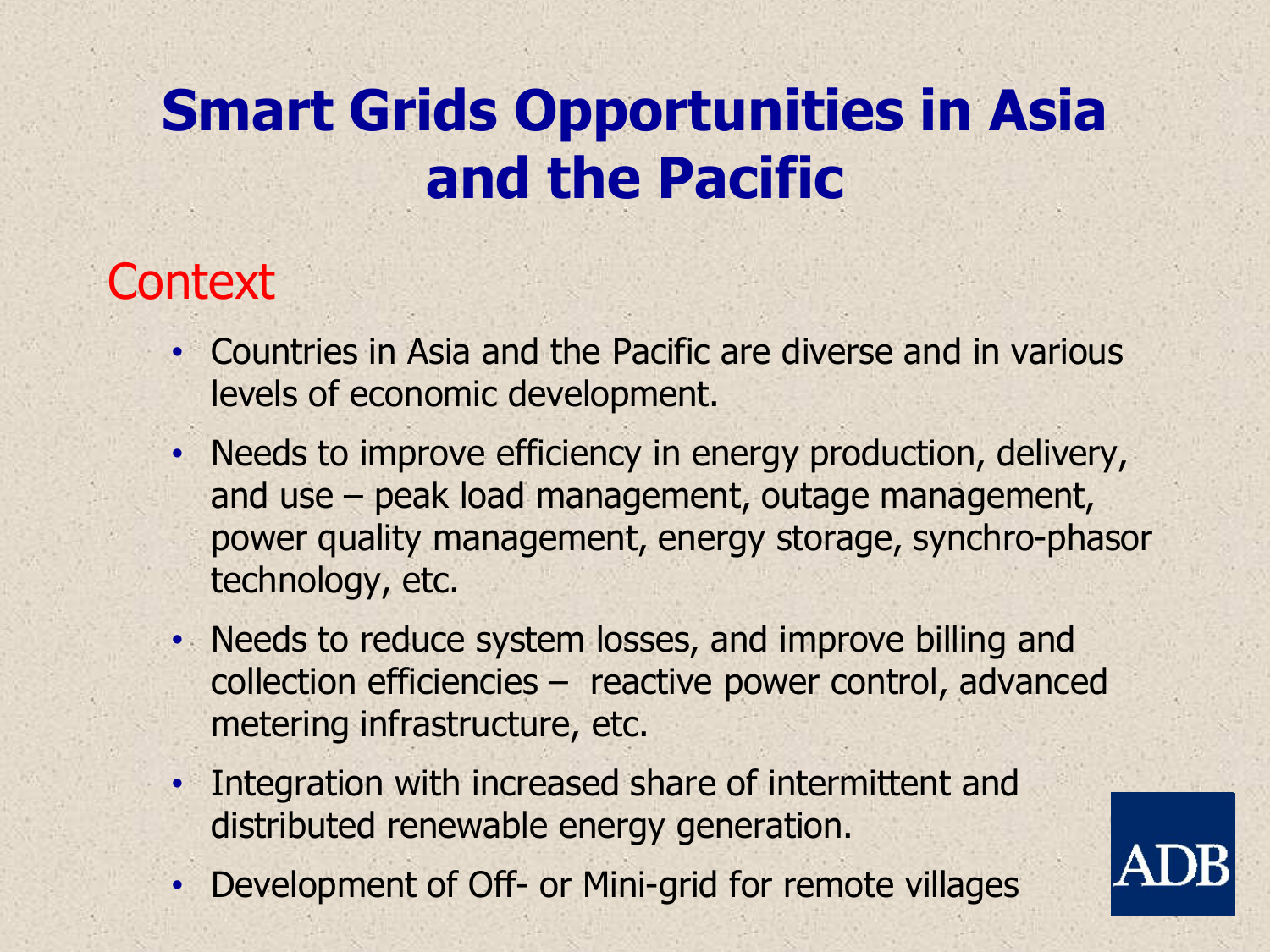#### **Turning Challenges into Opportunities for Smart Grids Deployment**

## **Challenges**

- Lack of knowledge and awareness
- Absence of appropriate business models
- Lack of funds to finance smart grids
- Inadequate regulatory and institutional framework

## **Enablers**

- Develop capacity and knowledge and transfer technology
- Initiate pilot projects to assess feasibility, scalability and replicability
- Innovative financing and PPP
- Governance and sector reforms

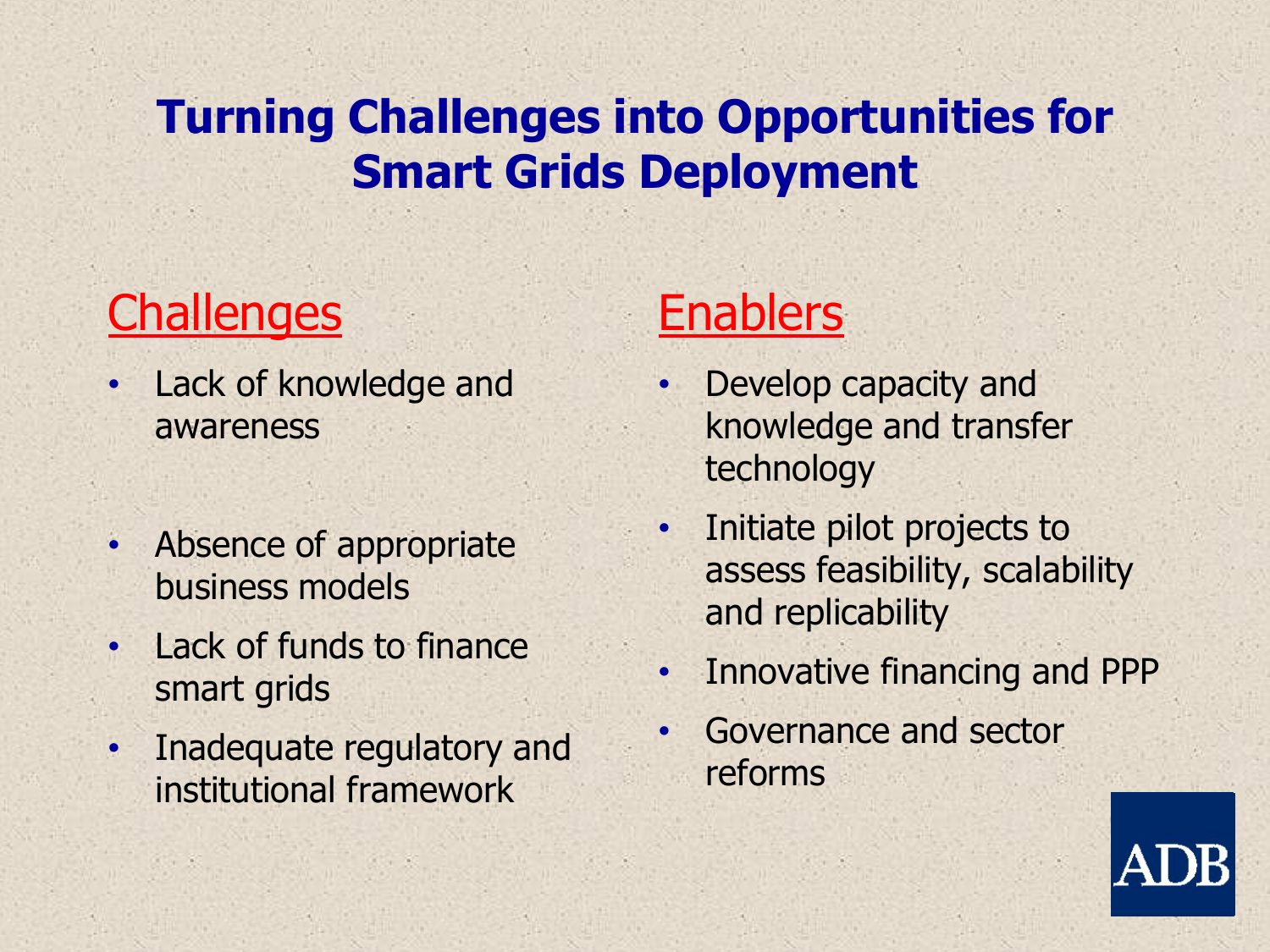### **Starting Points for Smart Grids in Developing Asia**

### Entry/starting points

- Build on existing IT infrastructure
- May not necessarily start as state-of-the art smart system in the beginning stage
- Address commercial and technical losses
- Controlled load shedding
- Remote control of non-payment through smart meters
- Renewable energy grid integration
- Off-grid or mini-grid system

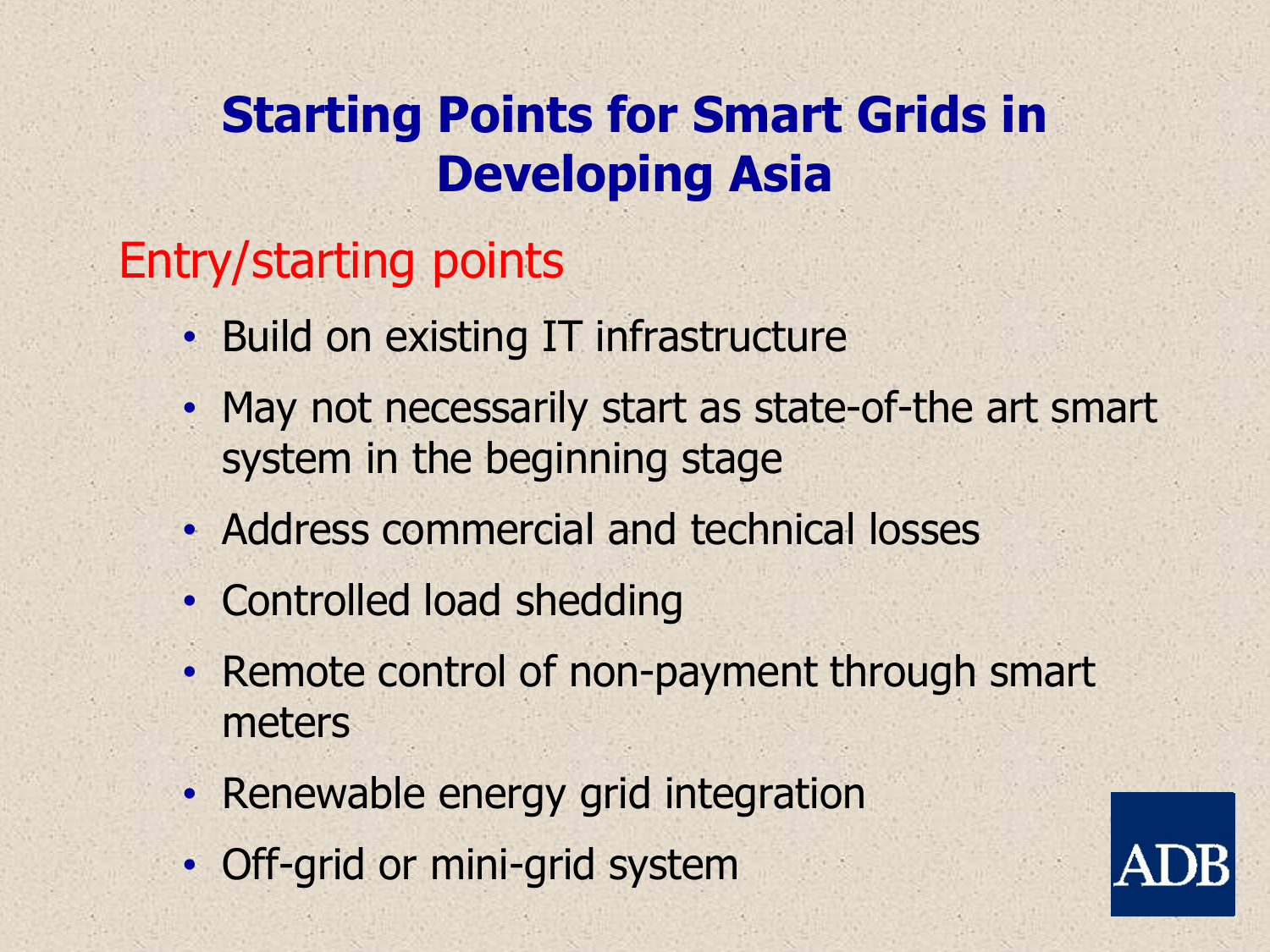### **Criteria for Smart Grids Projects**

- Indigenization of technology
- Common information sharing platform
- Scalable and replicable
- High demonstration effectiveness
- Possibility of evolving policy advocacy, regulation etc. for successful replication
- Evolving a commercial model.

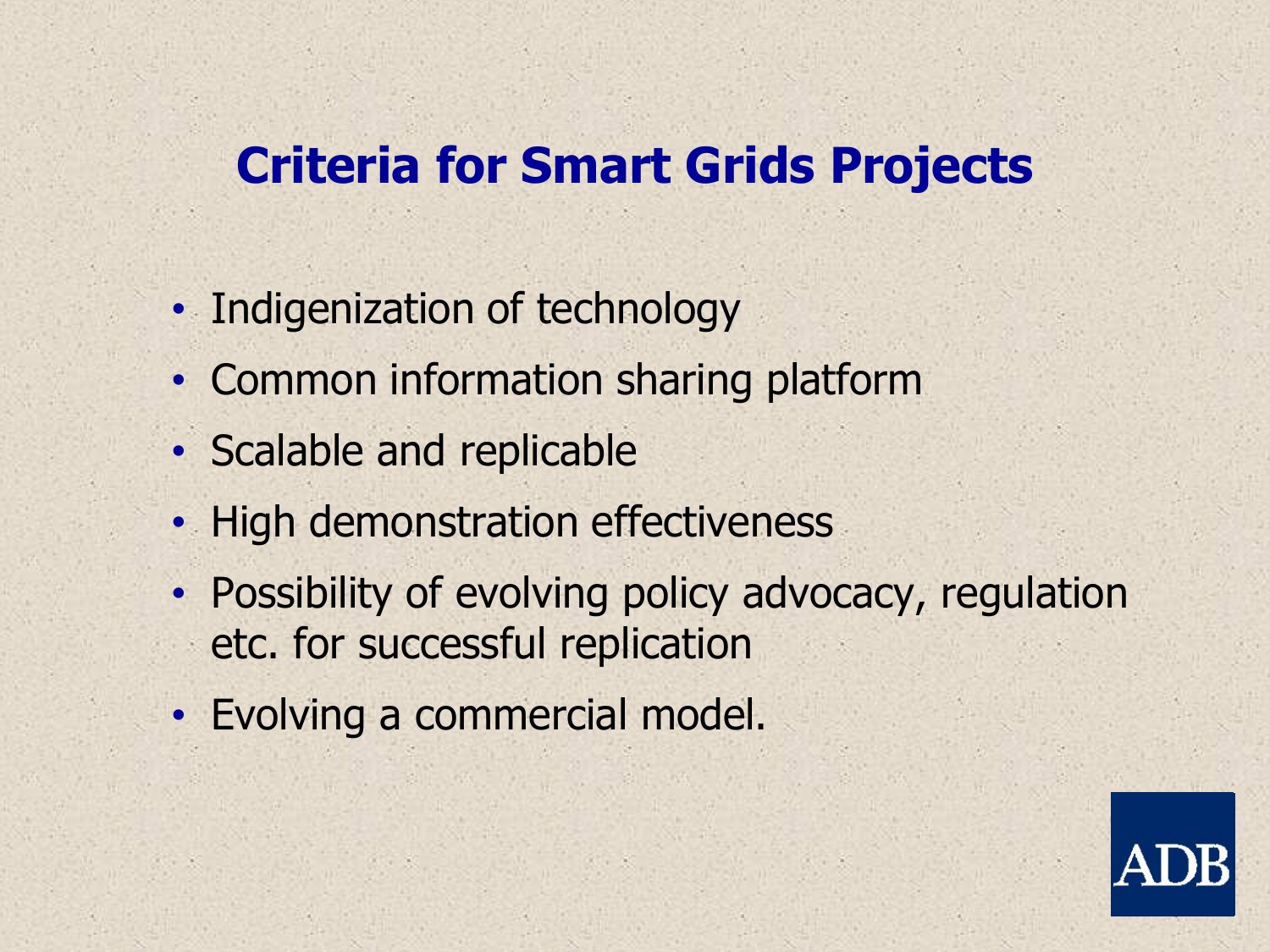## **Future Smart Grids Applications**

#### **Gradual Decarbonization of Economies**

- More renewable energy generation
- Sustainable Transport
- Efficient Industry
- Environmental Consideration

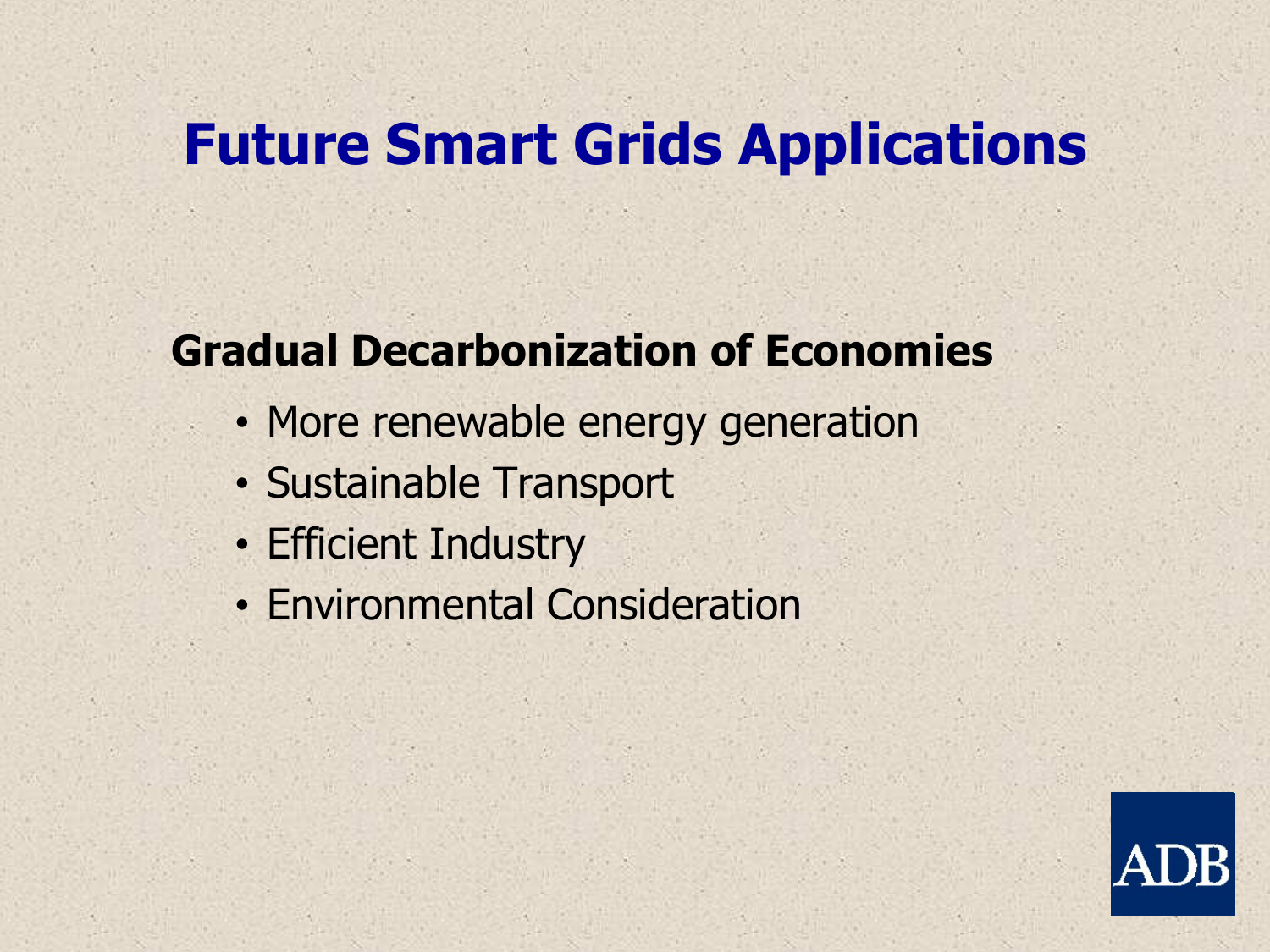## **Conclusions**

- Smart grids can help achieve energy security, low carbon economic growth and universal access to energy
- Enormous opportunities exist for smart grids development in Asia and the Pacific
- Strong partnership is needed